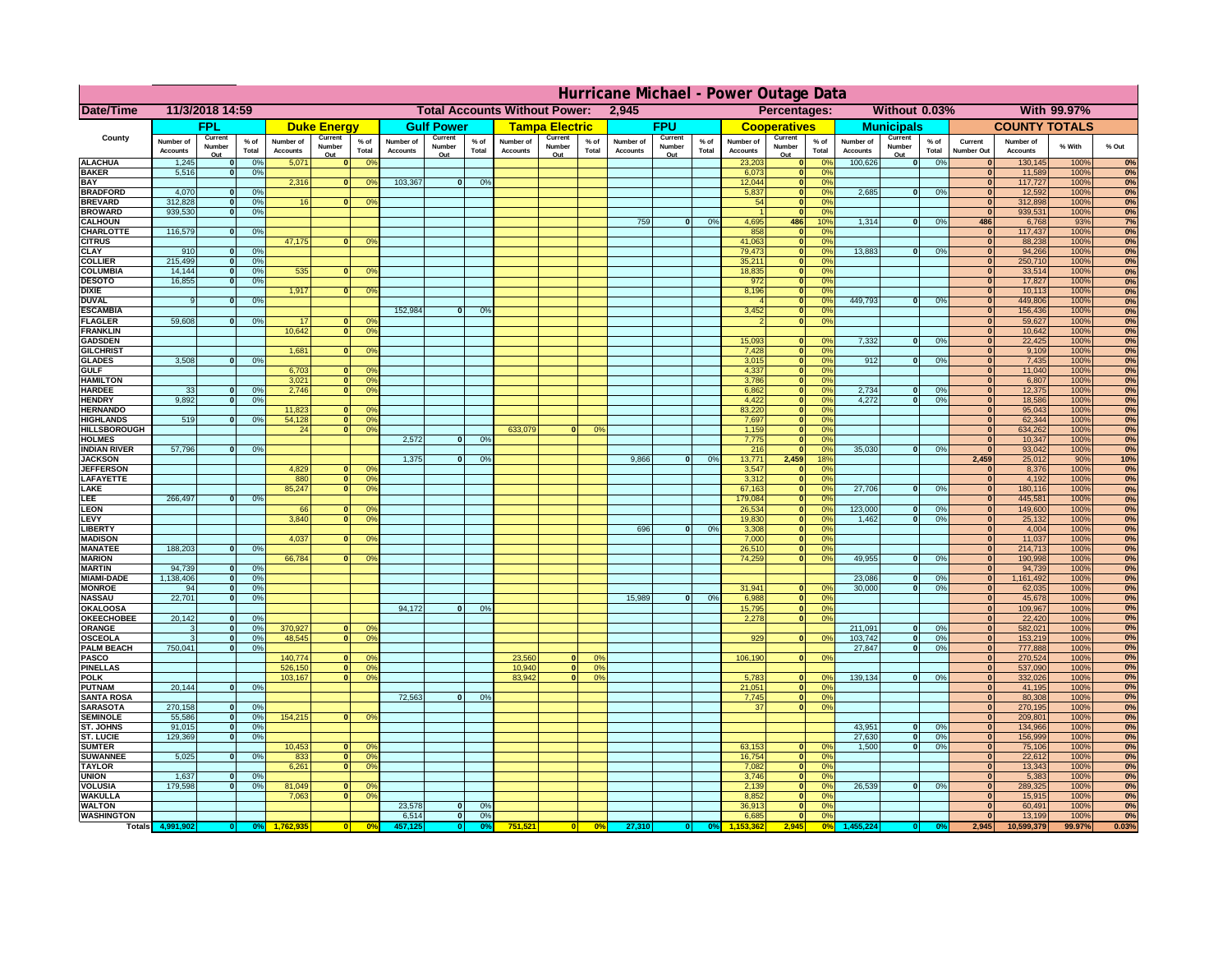# 11/3/2018 2:59 PM Hurricane Michael

| <b>Power Provider</b>                   | <b>County</b>       | <b>Number of Customers</b> | <b>Current Number Out</b> | <b>Outage Percentage</b> | <b>Estimated Restore Time</b> |
|-----------------------------------------|---------------------|----------------------------|---------------------------|--------------------------|-------------------------------|
| West Florida Electric Cooperative, Inc. | <b>JACKSON</b>      | 13,723                     | 2,459                     | 17.92%                   | >5 days                       |
| West Florida Electric Cooperative, Inc. | CALHOUN             | 2,852                      | 486                       | 17.04%                   | >5 days                       |
| Central Florida Electric Cooperative    | <b>ALACHUA</b>      | 875                        | $\mathbf 0$               | 0.00%                    | <b>TBD</b>                    |
|                                         | <b>DIXIE</b>        | 7,595                      | 0                         | 0.00%                    | <b>TBD</b>                    |
| Central Florida Electric Cooperative    | <b>GILCHRIST</b>    |                            | $\mathbf 0$               |                          |                               |
| Central Florida Electric Cooperative    |                     | 7,424                      |                           | 0.00%                    | Restored                      |
| Central Florida Electric Cooperative    | LAFAYETTE           | 9                          | $\mathbf 0$               | 0.00%                    | TBD                           |
| Central Florida Electric Cooperative    | LEVY                | 17,513                     | $\mathbf 0$               | 0.00%                    | Restored                      |
| Central Florida Electric Cooperative    | <b>MARION</b>       | 9                          | 0                         | 0.00%                    | TBD                           |
| Chattahoochee Electric                  | <b>GADSDEN</b>      | 1,173                      | $\mathbf 0$               | 0.00%                    | Restored                      |
| Choctawhatchee Electric Cooperative     | <b>HOLMES</b>       | 293                        | 0                         | 0.00%                    | Restored                      |
| Choctawhatchee Electric Cooperative     | <b>OKALOOSA</b>     | 15,795                     | $\mathbf 0$               | 0.00%                    | Restored                      |
| Choctawhatchee Electric Cooperative     | <b>SANTA ROSA</b>   | 201                        | $\mathbf 0$               | 0.00%                    | Restored                      |
| Choctawhatchee Electric Cooperative     | <b>WALTON</b>       | 36,812                     | $\mathbf 0$               | 0.00%                    | Restored                      |
| City of Alachua                         | <b>ALACHUA</b>      | 4,426                      | $\mathbf 0$               | 0.00%                    | TBD                           |
| City of Bartow                          | <b>POLK</b>         | 11,790                     | $\mathbf 0$               | 0.00%                    | <b>TBD</b>                    |
| City of Blountstown                     | CALHOUN             | 1,314                      | $\mathbf 0$               | 0.00%                    | Restored                      |
| City of Bushnell                        | <b>SUMTER</b>       | 1,500                      | $\mathbf 0$               | 0.00%                    | TBD                           |
| City of Clewiston                       | <b>HENDRY</b>       | 4,272                      | $\mathbf 0$               | 0.00%                    | TBD                           |
| City of Fort Meade                      | <b>POLK</b>         | 2,379                      | $\mathbf 0$               | 0.00%                    | <b>TBD</b>                    |
| City of Havana                          | GADSDEN             | 1,391                      | $\mathbf 0$               | 0.00%                    | Restored                      |
| City of Leesburg                        | LAKE                | 22,000                     | $\mathbf 0$               | 0.00%                    | <b>TBD</b>                    |
| City of Moore Haven                     | <b>GLADES</b>       | 912                        | $\mathbf 0$               | 0.00%                    | TBD                           |
|                                         |                     |                            | $\mathbf 0$               |                          |                               |
| City of Mount Dora                      | LAKE                | 5,706                      |                           | 0.00%                    | TBD                           |
| City of Newberry                        | <b>ALACHUA</b>      | 1,727                      | $\mathbf 0$               | 0.00%                    | <b>TBD</b>                    |
| City of Quincy                          | GADSDEN             | 4,768                      | $\mathbf 0$               | 0.00%                    | Restored                      |
| City of Starke                          | <b>BRADFORD</b>     | 2,685                      | $\mathbf 0$               | 0.00%                    | TBD                           |
| City of Tallahassee                     | LEON                | 123,000                    | $\mathbf 0$               | 0.00%                    | Restored                      |
| City of Vero Beach                      | <b>INDIAN RIVER</b> | 35,030                     | 0                         | 0.00%                    | <b>TBD</b>                    |
| City of Wauchula                        | <b>HARDEE</b>       | 2,734                      | $\mathbf 0$               | 0.00%                    | <b>TBD</b>                    |
| City of Williston                       | LEVY                | 1,462                      | $\mathbf 0$               | 0.00%                    | TBD                           |
| City of Winter Park                     | ORANGE              | 13,941                     | $\mathbf 0$               | 0.00%                    | <b>TBD</b>                    |
| Clay Electric Cooperative               | <b>ALACHUA</b>      | 22,328                     | $\mathbf 0$               | 0.00%                    | TBD                           |
| Clay Electric Cooperative               | <b>BAKER</b>        | 2,476                      | $\mathbf 0$               | 0.00%                    | <b>TBD</b>                    |
| Clay Electric Cooperative               | <b>BRADFORD</b>     | 5,837                      | $\mathbf 0$               | 0.00%                    | TBD                           |
| Clay Electric Cooperative               | <b>CLAY</b>         | 79,473                     | $\mathbf 0$               | 0.00%                    | <b>TBD</b>                    |
| Clay Electric Cooperative               | <b>COLUMBIA</b>     | 16,922                     | 0                         | 0.00%                    | <b>TBD</b>                    |
| Clay Electric Cooperative               | <b>DUVAL</b>        | $\overline{4}$             | $\mathbf 0$               | 0.00%                    | <b>TBD</b>                    |
| Clay Electric Cooperative               | <b>FLAGLER</b>      | $\overline{2}$             | $\pmb{0}$                 | 0.00%                    | TBD                           |
| Clay Electric Cooperative               | <b>GILCHRIST</b>    | $\overline{4}$             | $\mathbf 0$               | 0.00%                    | <b>TBD</b>                    |
| Clay Electric Cooperative               | LAKE                | 2,239                      | 0                         | 0.00%                    | TBD                           |
| Clay Electric Cooperative               | LEVY                | 712                        | $\mathbf 0$               | 0.00%                    | <b>TBD</b>                    |
|                                         | <b>MARION</b>       |                            | $\pmb{0}$                 | 0.00%                    | TBD                           |
| Clay Electric Cooperative               |                     | 16,301                     | $\mathbf 0$               |                          |                               |
| Clay Electric Cooperative               | PUTNAM              | 21,051                     |                           | 0.00%                    | <b>TBD</b>                    |
| Clay Electric Cooperative               | SUWANNEE            | 5                          | $\mathbf 0$               | 0.00%                    | TBD                           |
| Clay Electric Cooperative               | <b>UNION</b>        | 3,746                      | $\mathbf 0$               | 0.00%                    | <b>TBD</b>                    |
| Clay Electric Cooperative               | VOLUSIA             | 2,139                      | 0                         | 0.00%                    | TBD                           |
| <b>Duke Energy</b>                      | <b>ALACHUA</b>      | 5,071                      | $\mathbf 0$               | 0.00%                    | Restored                      |
| Duke Energy                             | BAY                 | 2,316                      | $\mathbf 0$               | 0.00%                    | TBD                           |
| <b>Duke Energy</b>                      | <b>BREVARD</b>      | 16                         | $\pmb{0}$                 | 0.00%                    | Restored                      |
| Duke Energy                             | <b>CITRUS</b>       | 47,175                     | 0                         | 0.00%                    | Restored                      |
| Duke Energy                             | <b>COLUMBIA</b>     | 535                        | $\pmb{0}$                 | 0.00%                    | Restored                      |
| Duke Energy                             | <b>DIXIE</b>        | 1,917                      | 0                         | 0.00%                    | Restored                      |
| Duke Energy                             | <b>FLAGLER</b>      | 17                         | $\pmb{0}$                 | 0.00%                    | Restored                      |
| Duke Energy                             | <b>FRANKLIN</b>     | 10,642                     | 0                         | 0.00%                    | Restored                      |
| Duke Energy                             | <b>GILCHRIST</b>    | 1,681                      | $\pmb{0}$                 | 0.00%                    | Restored                      |
| Duke Energy                             | <b>GULF</b>         | 6,703                      | 0                         | 0.00%                    | TBD                           |
| <b>Duke Energy</b>                      | <b>HAMILTON</b>     | 3,021                      | $\pmb{0}$                 | 0.00%                    | Restored                      |
| Duke Energy                             | HARDEE              | 2,746                      | $\pmb{0}$                 | 0.00%                    | Restored                      |
| <b>Duke Energy</b>                      | <b>HERNANDO</b>     | 11,823                     | $\pmb{0}$                 | 0.00%                    | Restored                      |
|                                         |                     |                            |                           |                          |                               |
| <b>Duke Energy</b>                      | <b>HIGHLANDS</b>    | 54,128                     | $\pmb{0}$                 | 0.00%                    | Restored                      |
| <b>Duke Energy</b>                      | HILLSBOROUGH        | 24                         | $\pmb{0}$                 | 0.00%                    | Restored                      |
| Duke Energy                             | <b>JEFFERSON</b>    | 4,829                      | $\pmb{0}$                 | 0.00%                    | Restored                      |
| <b>Duke Energy</b>                      | LAFAYETTE           | 880                        | $\pmb{0}$                 | 0.00%                    | Restored                      |
| Duke Energy                             | LAKE                | 85,247                     | $\pmb{0}$                 | 0.00%                    | Restored                      |
| <b>Duke Energy</b>                      | LEON                | 66                         | $\pmb{0}$                 | 0.00%                    | Restored                      |
| Duke Energy                             | LEVY                | 3,840                      | $\pmb{0}$                 | 0.00%                    | Restored                      |
| <b>Duke Energy</b>                      | <b>MADISON</b>      | 4,037                      | $\pmb{0}$                 | 0.00%                    | Restored                      |
| Duke Energy                             | <b>MARION</b>       | 66,784                     | 0                         | 0.00%                    | Restored                      |
| <b>Duke Energy</b>                      | ORANGE              | 370,927                    | $\pmb{0}$                 | 0.00%                    | Restored                      |
| Duke Energy                             | <b>OSCEOLA</b>      | 48,545                     | 0                         | 0.00%                    | Restored                      |
| <b>Duke Energy</b>                      | PASCO               | 140,774                    | $\pmb{0}$                 | 0.00%                    | Restored                      |
| Duke Energy                             | PINELLAS            | 526,150                    | 0                         | 0.00%                    | Restored                      |
| <b>Duke Energy</b>                      | <b>POLK</b>         | 103,167                    | $\pmb{0}$                 | 0.00%                    | Restored                      |
|                                         |                     |                            |                           |                          |                               |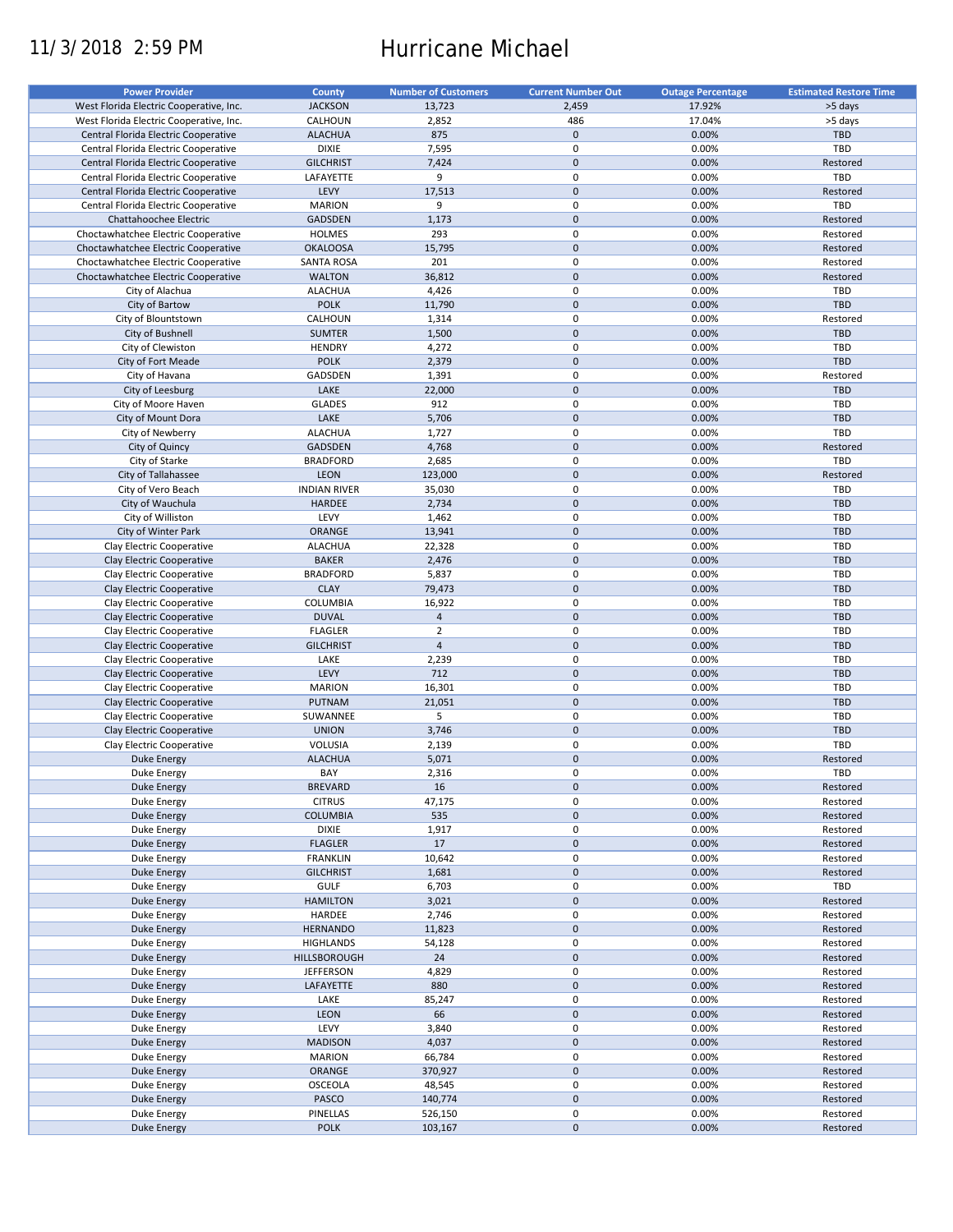## 11/3/2018 2:59 PM Hurricane Michael

| Duke Energy                                        | SEMINOLE            | 154,215     | 0           | 0.00% | Restored   |
|----------------------------------------------------|---------------------|-------------|-------------|-------|------------|
| <b>Duke Energy</b>                                 | <b>SUMTER</b>       | 10,453      | $\pmb{0}$   | 0.00% | Restored   |
| Duke Energy                                        | SUWANNEE            | 833         | 0           | 0.00% | Restored   |
|                                                    |                     |             |             |       |            |
| <b>Duke Energy</b>                                 | <b>TAYLOR</b>       | 6,261       | $\pmb{0}$   | 0.00% | Restored   |
| Duke Energy                                        | VOLUSIA             | 81,049      | $\mathbf 0$ | 0.00% | Restored   |
|                                                    |                     |             |             |       |            |
| Duke Energy                                        | <b>WAKULLA</b>      | 7,063       | $\pmb{0}$   | 0.00% | Restored   |
| Escambia River Electric Cooperative, Inc.          | <b>ESCAMBIA</b>     | 3,452       | $\mathbf 0$ | 0.00% | TBD        |
| Escambia River Electric Cooperative, Inc.          | <b>SANTA ROSA</b>   | 7,544       | $\mathbf 0$ | 0.00% | <b>TBD</b> |
|                                                    |                     |             |             |       |            |
| Florida Keys Electric Cooperative                  | <b>MONROE</b>       | 31,941      | 0           | 0.00% | TBD        |
| Florida Power and Light Company                    | <b>ALACHUA</b>      | 1,245       | $\mathbf 0$ | 0.00% | <b>TBD</b> |
|                                                    |                     |             |             |       |            |
| Florida Power and Light Company                    | <b>BAKER</b>        | 5,516       | $\mathbf 0$ | 0.00% | TBD        |
| Florida Power and Light Company                    | <b>BRADFORD</b>     | 4,070       | $\pmb{0}$   | 0.00% | <b>TBD</b> |
| Florida Power and Light Company                    | <b>BREVARD</b>      | 312,828     | 0           | 0.00% | TBD        |
|                                                    |                     |             |             |       |            |
| Florida Power and Light Company                    | <b>BROWARD</b>      | 939,530     | $\pmb{0}$   | 0.00% | <b>TBD</b> |
| Florida Power and Light Company                    | CHARLOTTE           | 116,579     | 0           | 0.00% | TBD        |
|                                                    |                     |             |             |       |            |
| Florida Power and Light Company                    | <b>CLAY</b>         | 910         | $\pmb{0}$   | 0.00% | <b>TBD</b> |
| Florida Power and Light Company                    | COLLIER             | 215,499     | 0           | 0.00% | TBD        |
| Florida Power and Light Company                    | <b>COLUMBIA</b>     | 14,144      | $\pmb{0}$   | 0.00% | <b>TBD</b> |
|                                                    |                     |             |             |       |            |
| Florida Power and Light Company                    | <b>DESOTO</b>       | 16,855      | 0           | 0.00% | TBD        |
| Florida Power and Light Company                    | <b>DUVAL</b>        | 9           | $\pmb{0}$   | 0.00% | <b>TBD</b> |
|                                                    |                     |             |             |       |            |
| Florida Power and Light Company                    | <b>FLAGLER</b>      | 59,608      | $\pmb{0}$   | 0.00% | <b>TBD</b> |
| Florida Power and Light Company                    | <b>GLADES</b>       | 3,508       | $\pmb{0}$   | 0.00% | <b>TBD</b> |
| Florida Power and Light Company                    | <b>HARDEE</b>       | 33          | $\pmb{0}$   | 0.00% | TBD        |
|                                                    |                     |             |             |       |            |
| Florida Power and Light Company                    | <b>HENDRY</b>       | 9,892       | $\mathbf 0$ | 0.00% | <b>TBD</b> |
| Florida Power and Light Company                    | <b>HIGHLANDS</b>    | 519         | $\mathbf 0$ | 0.00% | <b>TBD</b> |
|                                                    |                     |             |             |       |            |
| Florida Power and Light Company                    | <b>INDIAN RIVER</b> | 57,796      | $\pmb{0}$   | 0.00% | <b>TBD</b> |
| Florida Power and Light Company                    | LEE                 | 266,497     | $\mathbf 0$ | 0.00% | <b>TBD</b> |
| Florida Power and Light Company                    | MANATEE             | 188,203     | $\pmb{0}$   | 0.00% | <b>TBD</b> |
|                                                    |                     |             |             |       |            |
| Florida Power and Light Company                    | <b>MARTIN</b>       | 94,739      | $\mathbf 0$ | 0.00% | <b>TBD</b> |
| Florida Power and Light Company                    | MIAMI-DADE          | 1,138,406   | $\pmb{0}$   | 0.00% | <b>TBD</b> |
|                                                    |                     |             |             |       |            |
| Florida Power and Light Company                    | <b>MONROE</b>       | 94          | $\mathbf 0$ | 0.00% | TBD        |
| Florida Power and Light Company                    | NASSAU              | 22,701      | $\pmb{0}$   | 0.00% | <b>TBD</b> |
| Florida Power and Light Company                    | OKEECHOBEE          | 20,142      | $\mathbf 0$ | 0.00% | TBD        |
|                                                    |                     |             |             |       |            |
| Florida Power and Light Company                    | <b>ORANGE</b>       | 3           | $\mathbf 0$ | 0.00% | <b>TBD</b> |
| Florida Power and Light Company                    | <b>OSCEOLA</b>      | 3           | 0           | 0.00% | TBD        |
|                                                    |                     |             |             |       |            |
| Florida Power and Light Company                    | PALM BEACH          | 750,041     | $\mathbf 0$ | 0.00% | <b>TBD</b> |
| Florida Power and Light Company                    | PUTNAM              | 20,144      | $\mathbf 0$ | 0.00% | <b>TBD</b> |
| Florida Power and Light Company                    | SARASOTA            | 270,158     | $\pmb{0}$   | 0.00% | <b>TBD</b> |
|                                                    |                     |             |             |       |            |
| Florida Power and Light Company                    | SEMINOLE            | 55,586      | 0           | 0.00% | <b>TBD</b> |
| Florida Power and Light Company                    | ST. JOHNS           | 91,015      | $\mathbf 0$ | 0.00% | <b>TBD</b> |
|                                                    |                     |             | 0           | 0.00% | <b>TBD</b> |
| Florida Power and Light Company                    | ST. LUCIE           | 129,369     |             |       |            |
| Florida Power and Light Company                    | SUWANNEE            | 5,025       | $\mathbf 0$ | 0.00% | <b>TBD</b> |
| Florida Power and Light Company                    | <b>UNION</b>        | 1,637       | 0           | 0.00% | TBD        |
|                                                    |                     |             |             |       |            |
| Florida Power and Light Company                    | <b>VOLUSIA</b>      | 179,598     | $\pmb{0}$   | 0.00% | <b>TBD</b> |
| Florida Public Utilities Corporation               | CALHOUN             | 759         | 0           | 0.00% | Restored   |
| Florida Public Utilities Corporation               | <b>JACKSON</b>      | 9,866       | $\mathbf 0$ | 0.00% | Restored   |
|                                                    |                     |             |             |       |            |
| Florida Public Utilities Corporation               | LIBERTY             | 696         | $\pmb{0}$   | 0.00% | Restored   |
| Florida Public Utilities Corporation               | <b>NASSAU</b>       | 15,989      | $\mathbf 0$ | 0.00% | Restored   |
|                                                    |                     |             |             |       |            |
| Fort Pierce Utilities Authority                    | ST. LUCIE           | 27,630      | $\mathbf 0$ | 0.00% | TBD        |
| Gainesville (Gainesville Regional Utilities - GRU) | <b>ALACHUA</b>      | 94,473      | 0           | 0.00% | <b>TBD</b> |
| Glades Electric Cooperative, Inc.                  | <b>GLADES</b>       | 3,015       | 0           | 0.00% | <b>TBD</b> |
|                                                    |                     |             |             |       |            |
| Glades Electric Cooperative, Inc.                  | HARDEE              | $\mathbf 0$ | $\pmb{0}$   |       | <b>TBD</b> |
| Glades Electric Cooperative, Inc.                  | <b>HENDRY</b>       | 3,530       | 0           | 0.00% | <b>TBD</b> |
|                                                    |                     |             |             |       |            |
| Glades Electric Cooperative, Inc.                  | <b>HIGHLANDS</b>    | 7,321       | $\mathbf 0$ | 0.00% | <b>TBD</b> |
| Glades Electric Cooperative, Inc.                  | OKEECHOBEE          | 2,278       | 0           | 0.00% | TBD        |
| Green Cove Springs Electric                        | <b>CLAY</b>         | 3,889       | $\pmb{0}$   | 0.00% | <b>TBD</b> |
|                                                    |                     |             |             |       |            |
| Gulf Coast Electric Cooperative, Inc.              | BAY                 | 12,044      | 0           | 0.00% | Restored   |
| Gulf Coast Electric Cooperative, Inc.              | CALHOUN             | 1,843       | $\pmb{0}$   | 0.00% | Restored   |
| Gulf Coast Electric Cooperative, Inc.              | <b>GULF</b>         | 4,337       | 0           | 0.00% | Restored   |
|                                                    |                     |             |             |       |            |
| Gulf Coast Electric Cooperative, Inc.              | <b>JACKSON</b>      | 48          | $\pmb{0}$   | 0.00% | Restored   |
| Gulf Coast Electric Cooperative, Inc.              | <b>WALTON</b>       | 101         | 0           | 0.00% | Restored   |
|                                                    |                     |             |             |       |            |
| Gulf Coast Electric Cooperative, Inc.              | <b>WASHINGTON</b>   | 2,425       | $\pmb{0}$   | 0.00% | Restored   |
| <b>Gulf Power Company</b>                          | BAY                 | 103,367     | 0           | 0.00% | Restored   |
| <b>Gulf Power Company</b>                          | <b>ESCAMBIA</b>     | 152,984     | $\pmb{0}$   | 0.00% | Restored   |
|                                                    |                     |             |             |       |            |
| <b>Gulf Power Company</b>                          | HOLMES              | 2,572       | 0           | 0.00% | Restored   |
| <b>Gulf Power Company</b>                          | <b>JACKSON</b>      | 1,375       | $\pmb{0}$   | 0.00% | Restored   |
| <b>Gulf Power Company</b>                          | <b>OKALOOSA</b>     | 94,172      | 0           | 0.00% | Restored   |
|                                                    |                     |             |             |       |            |
| <b>Gulf Power Company</b>                          | SANTA ROSA          | 72,563      | $\pmb{0}$   | 0.00% | Restored   |
| <b>Gulf Power Company</b>                          | <b>WALTON</b>       | 23,578      | 0           | 0.00% | Restored   |
|                                                    |                     |             |             |       |            |
| <b>Gulf Power Company</b>                          | WASHINGTON          | 6,514       | $\pmb{0}$   | 0.00% | Restored   |
| Homestead                                          | MIAMI-DADE          | 23,086      | 0           | 0.00% | TBD        |
| Jacksonville (JEA)                                 | <b>CLAY</b>         | 9,994       | $\pmb{0}$   | 0.00% | <b>TBD</b> |
|                                                    |                     |             |             |       |            |
| Jacksonville (JEA)                                 | <b>DUVAL</b>        | 430,918     | 0           | 0.00% | TBD        |
| Jacksonville (JEA)                                 | ST. JOHNS           | 27,580      | $\pmb{0}$   | 0.00% | <b>TBD</b> |
|                                                    |                     |             |             |       |            |